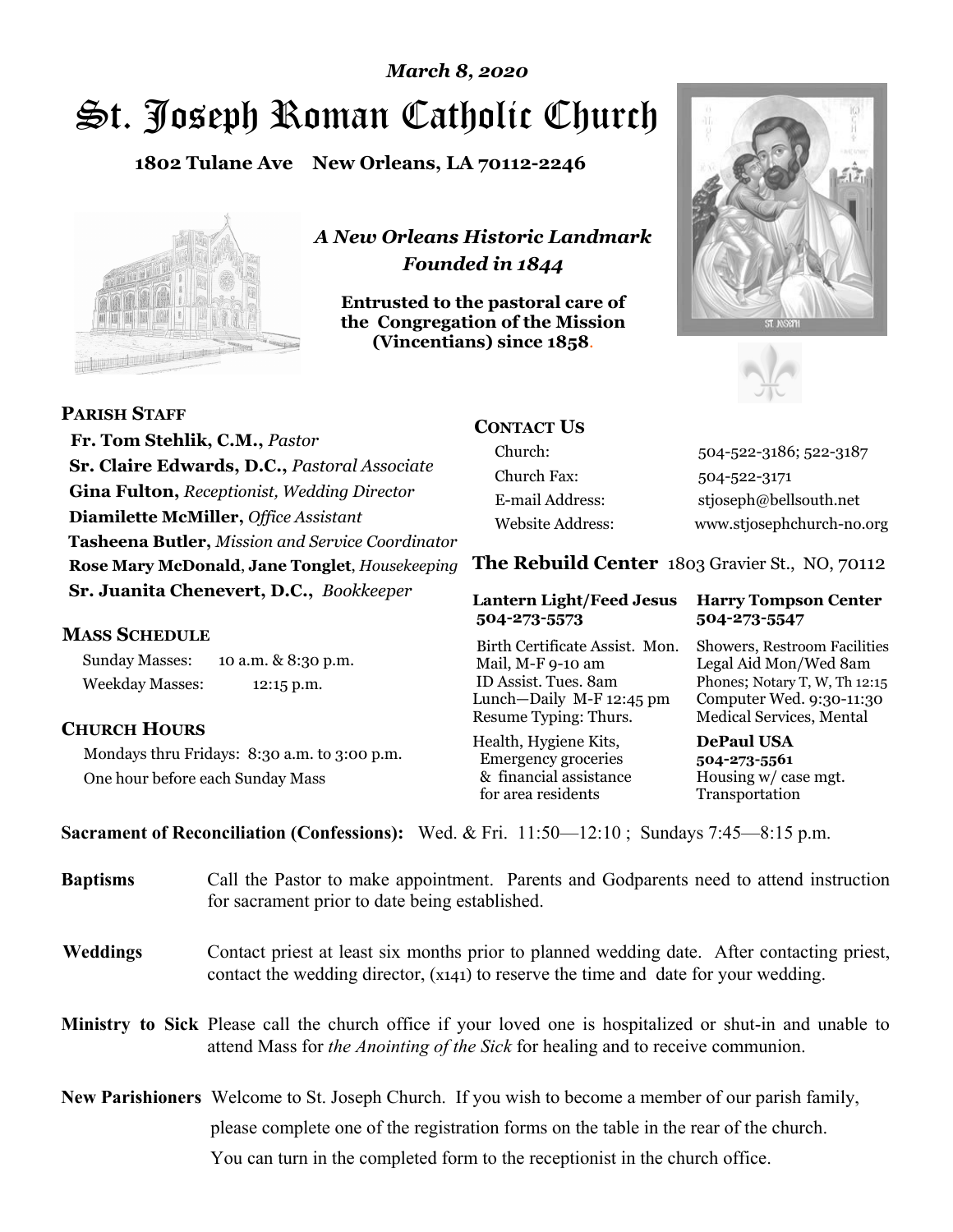### **Second Sunday of Lent** March 8, 2020



 **10:00 am** *Pippy Sanders; Rosalie Blady +; Mary Vardigan, DC +; Junior Taylor +*   **8:30 pm St. Joseph Parishioners, Living & Deceased** 

| Monday, March 9, 2020—St. Frances of Rome<br>12:15 p.m. Anthony D' Alfonso; Hermeen Brumfield + | <b>READINGS FOR THE WEEK</b><br><i>March 8</i> , One in Faith #982<br>Sunday,     |
|-------------------------------------------------------------------------------------------------|-----------------------------------------------------------------------------------|
| Tuesday, March 10, 2020-                                                                        | Monday: Dn 9:4b-10; Lk 6:36-38                                                    |
| 12:15 p.m. Nick Ford                                                                            | Tuesday: Is 1:10, 16-20; Mt 23:1-12                                               |
| Wednesday, March 11, 2020-                                                                      | Wednesday: Jer 18:18-20; Mt 20:17-28                                              |
| 12:05 p.m. Carlos Bendeck +                                                                     | Thursday: Jer 17:5-10; Lk 16:19-31                                                |
| Thursday, March 12, 2020-                                                                       | Friday: Is 7:10-14; 8:10; Heb 10:4-10; Lk 1:26-38                                 |
| 12:15 p.m. Brian D' Alfonso;                                                                    | Saturday: Mi 7:14-15, 18-20; Lk 15:1-3, 11-32                                     |
| Friday, March $13, 2020$ —<br>$12:15$ p.m. Barry Kirn                                           | Sunday: Ex 17:3-7; Ps 95; Rom 5:1-2, 5-8;<br>Jn 4:5-42 [5-15, 19b-26, 39a, 40-42] |

#### **YOUR PRAYERS ARE ASKED FOR THE FOLLOWING PARISHIONERS , WHO ARE IN NEED OF HEALING:**

 Dorothy Alexander, Beatrice Augustin, Anthony Blaise, Clarke Bordelo, Lawrence & Mamie Brown, Angelle Campbell; John Caron, Julianna Chevalier; Mary Duet, John & Kathleen Gebbia, Sylvia Daily-Powell, Joseph Delay, Terry Eggleston, Linda Elwood, Heather Faircloth, Frances Fiegler, Darrell & Ramona Ford, Donald Frazier, Mark Eiserloh, Shirley Gaither, Roselyn Hansen, Sarah Hollier-Watkins, Marvin Johnston, Jim Karam, Bill Kroetz, Ken Kussman, Nowell Lacking, Landy Lanza, James Leung, Andrew Marino, Sara Marino, Priscilla Martin, Karen McCoy, Hazel McMiller, Donna Moore, Maura O'Donovan, CHF, Tina Roderfeld, Bernie Saul; Pippy Sanders, Louise Sonnier, Mel & Gaspar Schiro; Theard Simms, Fr. Tom Stehlik, CM, Malcolm Taylor, Jane Tonglet, Fritz & George Tripkovich, Corliss Truhill; Georgiana Prevost, Marion Vaughn, Juanita Ware, Cathleen Ward, Warren Webster, Helen Wilson, Mary Willis, Lynn Williams, C & JA Slocum.

#### **SANCTUARY CANDLE AND MASS INTENTIONS**

 The Sanctuary Candle is burning this week to pray for the eternal rest of **Joseph Morales, Jr.** To reserve a date to burn the Sanctuary Candle in memory of someone or for a special intention, please call the church office (522-3186). The Sanctuary Candle offering is \$15 for one week. The offering for Mass intentions is \$5.00 per Mass.

## **40 Day Journey of Lent (part 1) letter from Pope Francis**

Dear Brothers and Sisters,

This year the Lord grants us, once again, a favorable time to prepare to celebrate with renewed hearts the great mystery of the death and resurrection of Jesus, the cornerstone of our personal and communal Christian life. We must continually return to this mystery in mind and heart, for it will continue to grow within us in the measure that we are open to its spiritual power and respond with freedom and generosity.

#### *The paschal mystery as the basis of conversion*

Christian joy flows from listening to, and accepting, the Good News of the death and resurrection of Jesus. This *kerygma* sums up the mystery of a love "so real, so true, so concrete, that it invites us to a relationship of openness and fruitful dialogue" (*Christus Vivit*, 117). Whoever believes this message rejects the lie that our life is ours to do with as we will. Rather, life is born of the love of God our Father, from his desire to grant us life in abundance (cf. *Jn* 10:10). If we listen instead to the tempting voice of the "father" of lies" (*Jn* 8:44), we risk sinking into the abyss of absurdity, and experiencing hell here on earth, as all too many tragic events in the personal and collective human experience sadly bear witness.

In this Lent of 2020, I would like to share with every Christian what I wrote to young people in the Apostolic Exhortation *Christus Vivit*: "Keep your eyes fixed on the outstretched arms of Christ crucified, let yourself be saved over and over again. And when you go to confess your sins, believe firmly in his mercy which frees you of your guilt. Contemplate his blood poured out with such great love, and let yourself be cleansed by it. In this way, you can be reborn ever anew" (No. 123). Jesus' Pasch is not a past event; rather, through the power of the Holy Spirit it is ever present, enabling us to see and touch with faith the flesh of Christ in those who suffer.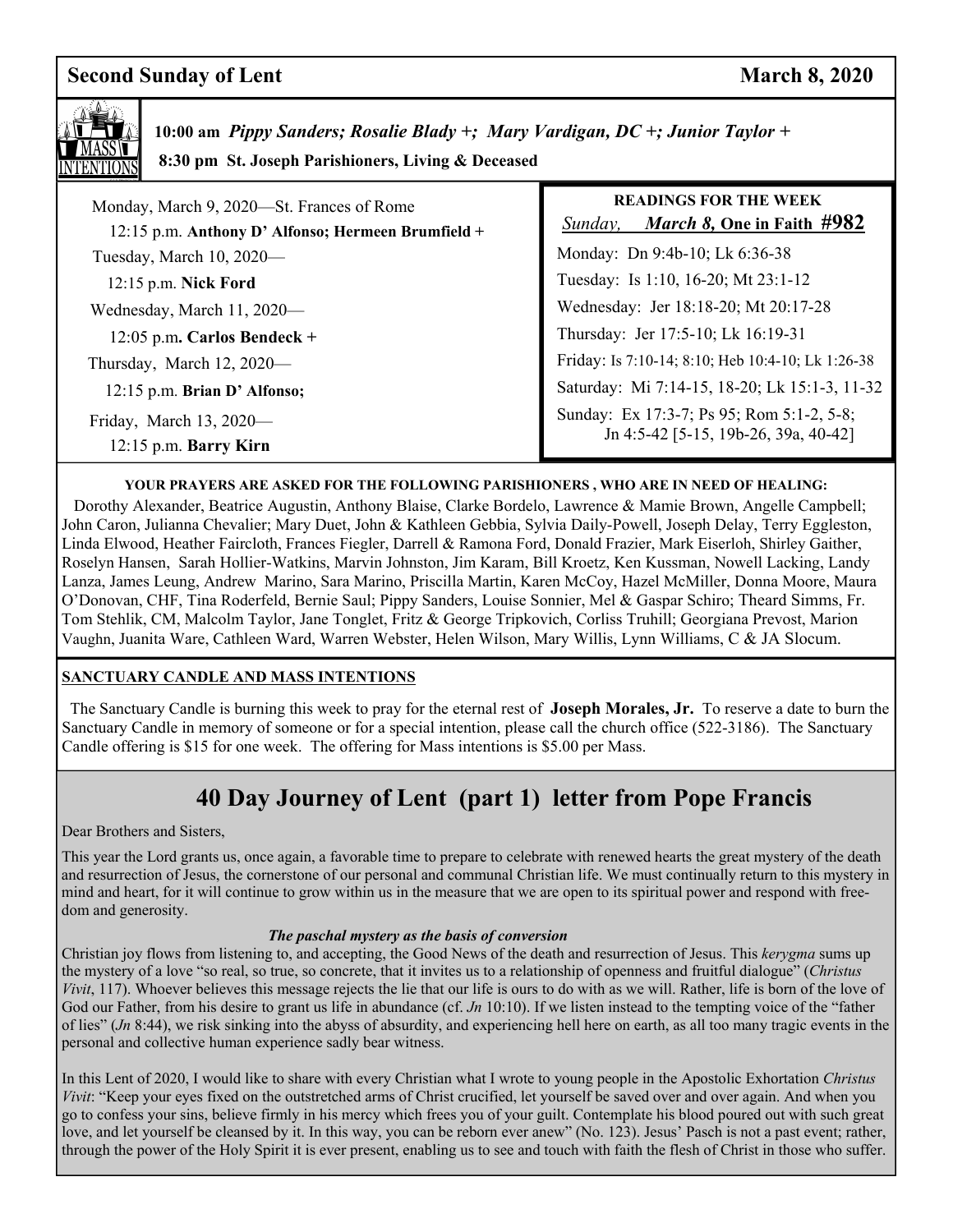**Of You my heart has spoken; Seek the face of God. Psalm 28. 8** 

| <b>PARISH CALENDAR</b><br>8/22 Mar Sunday Children's Liturgy (10 am & 8:30 pm Mass)<br>19 March <i>Thursday Feast of St. Joseph</i> Mass at noon | <b>TREASURE &amp; STEWARDSHIP</b><br>Sunday, February. 23  3,464.00<br>Sunday, March 15,278.00<br>Capital Campaign3,045.00 |
|--------------------------------------------------------------------------------------------------------------------------------------------------|----------------------------------------------------------------------------------------------------------------------------|
|--------------------------------------------------------------------------------------------------------------------------------------------------|----------------------------------------------------------------------------------------------------------------------------|

**St. Joseph Altar** In preparation for the Feast of our Patron, St. Joseph, please stop by the table in the entrance and pick up a tag to contribute to the Altar. Part of the tradition is that everything is shared or donated as a sign of gratitude and thanksgiving to God who helps us thru the intercession of St. Joseph who cared for Mary and Jesus here on earth.

**Lenten Spirituality/Soup/Community Series**– During the Wednesdays of Lent we will pray together and reflect on Vincentian Spirituality. Sessions begin at 5:10 include presentation, prayer and are followed by Soup/bread dinner. Dates: March 4, 11, 18, 25; April 1, 8. All are welcome!

Please **pray for the Catechumens** (those preparing to enter the Church): Deidra, John, Jose, Judy, Ken, Michelle, Mindy, Rick, and Tim.



## **Pope Francis'** *March* **Intention**

We pray that the Church in China may persevere in its faithfulness to the Gospel and grow in unity.





### **TODAY'S READINGS**

**First Reading** — The LORD said to Abram: All the families of the earth shall find blessing in you (Genesis 12:1-4a)

**Psalm** — Lord, let your mercy be on us, as we place our trust in you (Psalm 33).

**Second Reading** — God has called us to a holy life, not because of our works but according to grace (2 Timothy 1:8b-10).

**Gospel** — Atop a high mountain, Jesus was transfigured before Peter, James, and John. (Matthew 17:1-9).

### **CHANGE**

 Lent is all about change and change usually takes us out of our comfort zone. In order to change we have to leave something behind. Today we hear about a very old man who decides to answer God's call. Abram experiences a tremendous amount of change when he leaves everything behind, risking it all for God's promise. Jesus changes, is transfigured, right before the eyes of his disciples. The Lenten scriptures issue the call for us to change, to be transfigured, so that we, too, will soon share in the glory of God. What is it that the Lord is asking us to leave behind? Are we willing to take the risk for the promise made by God? These questions are at the heart of the Lenten journey of conversion.

#### **CHARTER FOR THE PROTECTION OF CHILDREN AND YOUNG PEOPLE**

In response to the Charter for the Protection of Children and Young People from the United States Conference of Catholic Bishops, the Archdiocese of New Orleans continues to make the Hot Line available for anyone who has been hurt or sexually abused by anyone who works for the Church. The Hot Line continues to be available; the number is (504) 522-5019. In continuing our commitment to support and to heal, we invite and encourage individuals who have been hurt or sexually abused recently or in the past by clergy, religious or other employees of the Archdiocese to call our Hot Line and your message will be received confidentially by a mental health professional. Anyone can make a direct call during regular business hours to the Victims' Assistance Coordinator at (504) 861-6253.